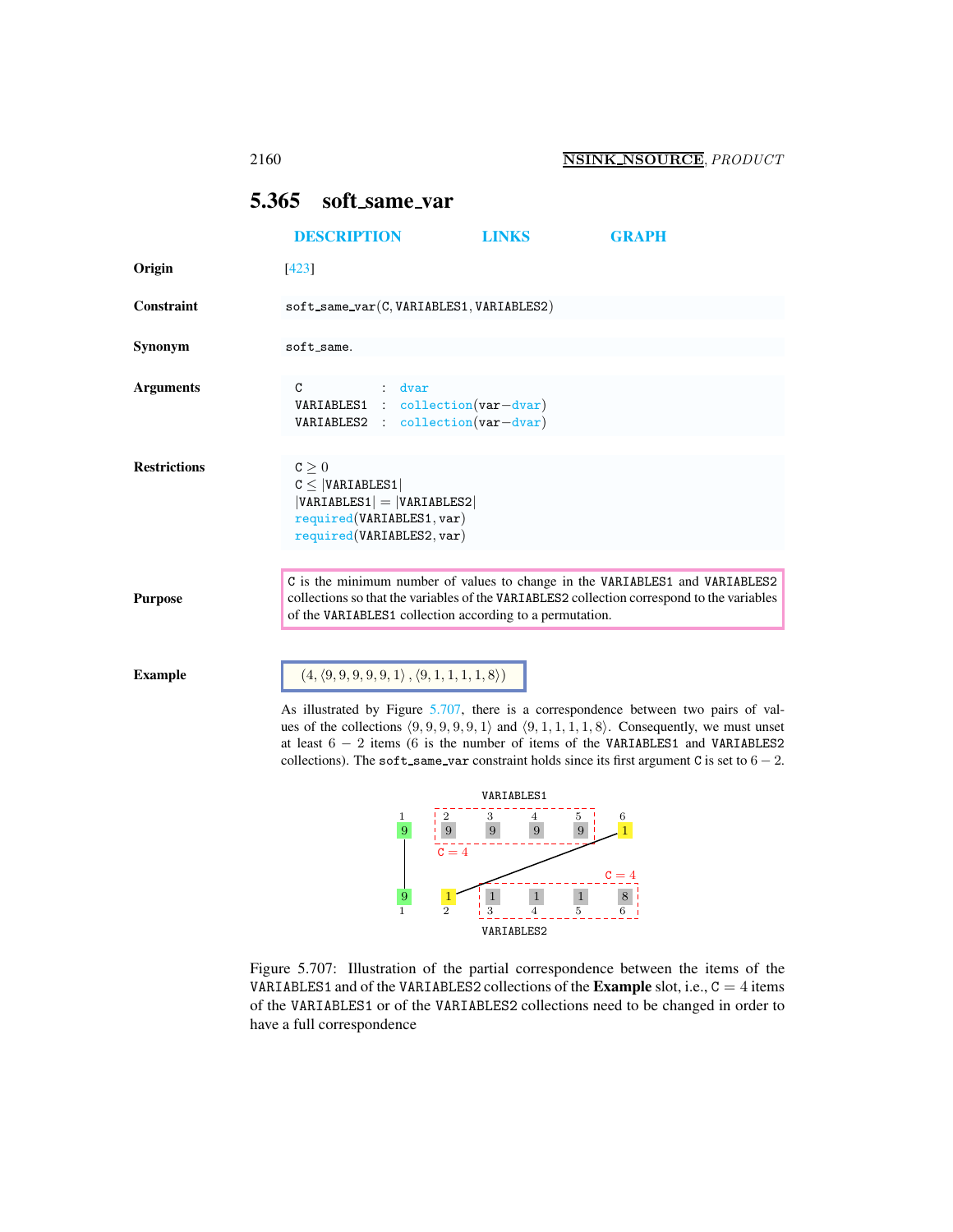## 20050507 2161

<span id="page-1-0"></span>

| <b>Typical</b>    | C > 0<br> VARIABLES1  > 1<br>range(VARIABLES1.var) > 1<br>range(VARIABLES2.var) > 1                                                                                                                                                                                                                                                                                      |  |  |  |
|-------------------|--------------------------------------------------------------------------------------------------------------------------------------------------------------------------------------------------------------------------------------------------------------------------------------------------------------------------------------------------------------------------|--|--|--|
| <b>Symmetries</b> | • Arguments are permutable w.r.t. permutation $(C)$ (VARIABLES1, VARIABLES2).<br>• Items of VARIABLES1 are permutable.<br>• Items of VARIABLES2 are permutable.<br>• All occurrences of two distinct values in VARIABLES1.var or VARIABLES2.var<br>can be swapped; all occurrences of a value in VARIABLES1.var or<br>VARIABLES2.var can be renamed to any unused value. |  |  |  |
| <b>Usage</b>      | A soft same constraint.                                                                                                                                                                                                                                                                                                                                                  |  |  |  |
| <b>Algorithm</b>  | A first filtering algorithm is described in $[423, \text{ page } 80]$ . A second filtering algorithm is<br>presented in $[129, 130]$ .                                                                                                                                                                                                                                   |  |  |  |
| See also          | hard version: same.<br>implies: soft_used_by_var.                                                                                                                                                                                                                                                                                                                        |  |  |  |
| <b>Keywords</b>   | <b>constraint arguments:</b> constraint between two collections of variables.<br>constraint type: soft constraint, relaxation, variable-based violation measure.<br>filtering: minimum cost flow, bipartite matching.                                                                                                                                                    |  |  |  |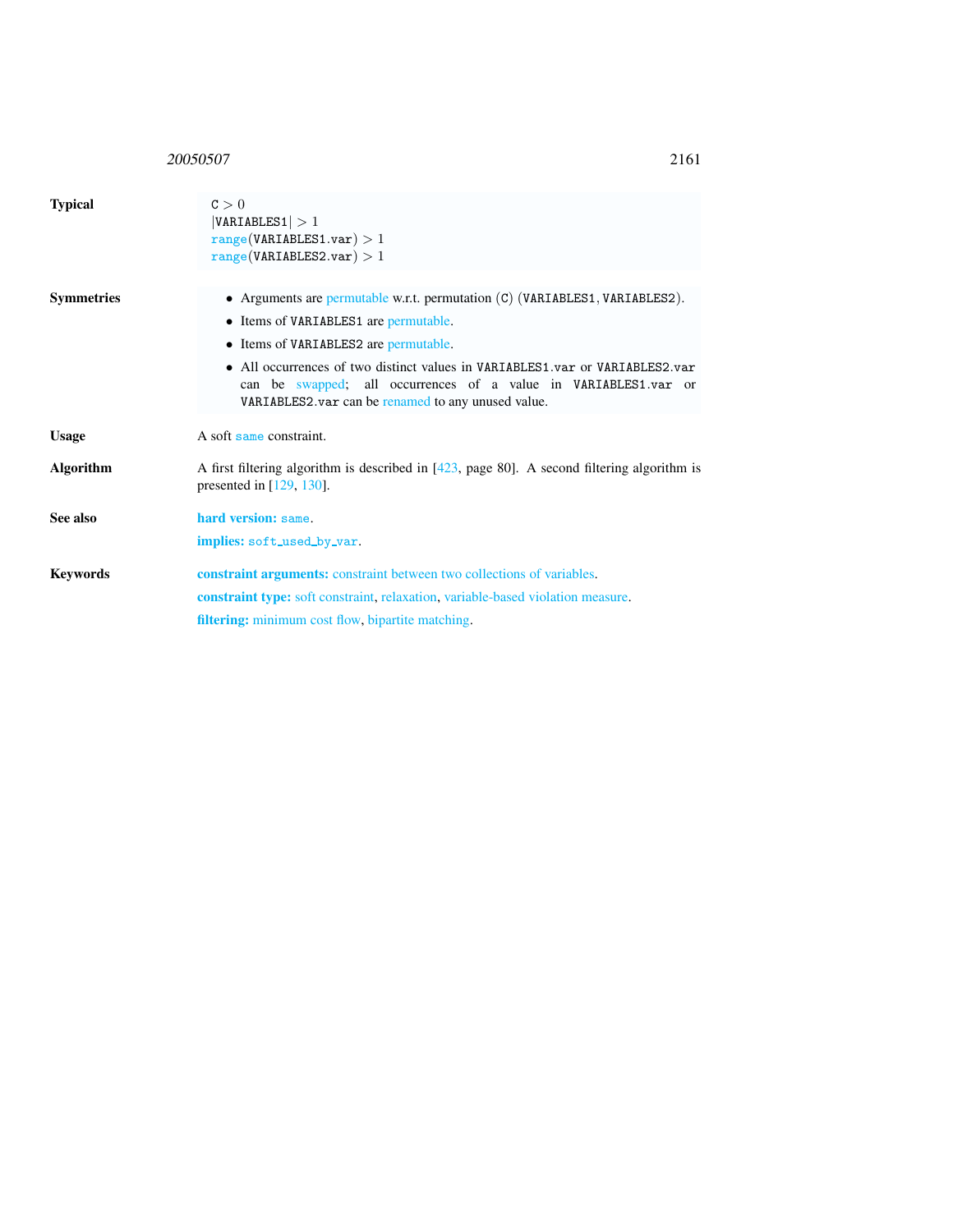<span id="page-2-0"></span>

| Arc input( $s$ )    | VARIABLES1 VARIABLES2                                                                                                                          |
|---------------------|------------------------------------------------------------------------------------------------------------------------------------------------|
| Arc generator       | $PRODUCT \rightarrow collection(variables1, variables2)$                                                                                       |
| Arc arity           | $\overline{2}$                                                                                                                                 |
| Arc constraint(s)   | $variable$ s1.var = variables2.var                                                                                                             |
| Graph property(ies) | $NSINK_NSOURCE =  VARIABLES1  - C$                                                                                                             |
| الملامين بالممك     | $\mathbf{D}_{\text{out}}$ (A) and ( $\mathbf{D}$ ) of $\mathbf{D}_{\text{out}}^*$ (400 noncolorate decrease the initial and final countries of |

Graph model Parts (A) and (B) of Figure [5.708](#page-2-1) respectively show the initial and final graph associated with the Example slot. Since we use the NSINK NSOURCE graph property, the source and sink vertices of the final graph are stressed with a double circle. The soft\_same\_var constraint holds since the cost 4 corresponds to the difference between the number of variables of VARIABLES1 and the sum over the different connected components of the minimum number of sources and sinks.





(A)

(B)  $NSINK\_NSOURCE=min(5,1)+min(1,4)=2$ 

<span id="page-2-1"></span>Figure 5.708: Initial and final graph of the soft\_same\_var constraint